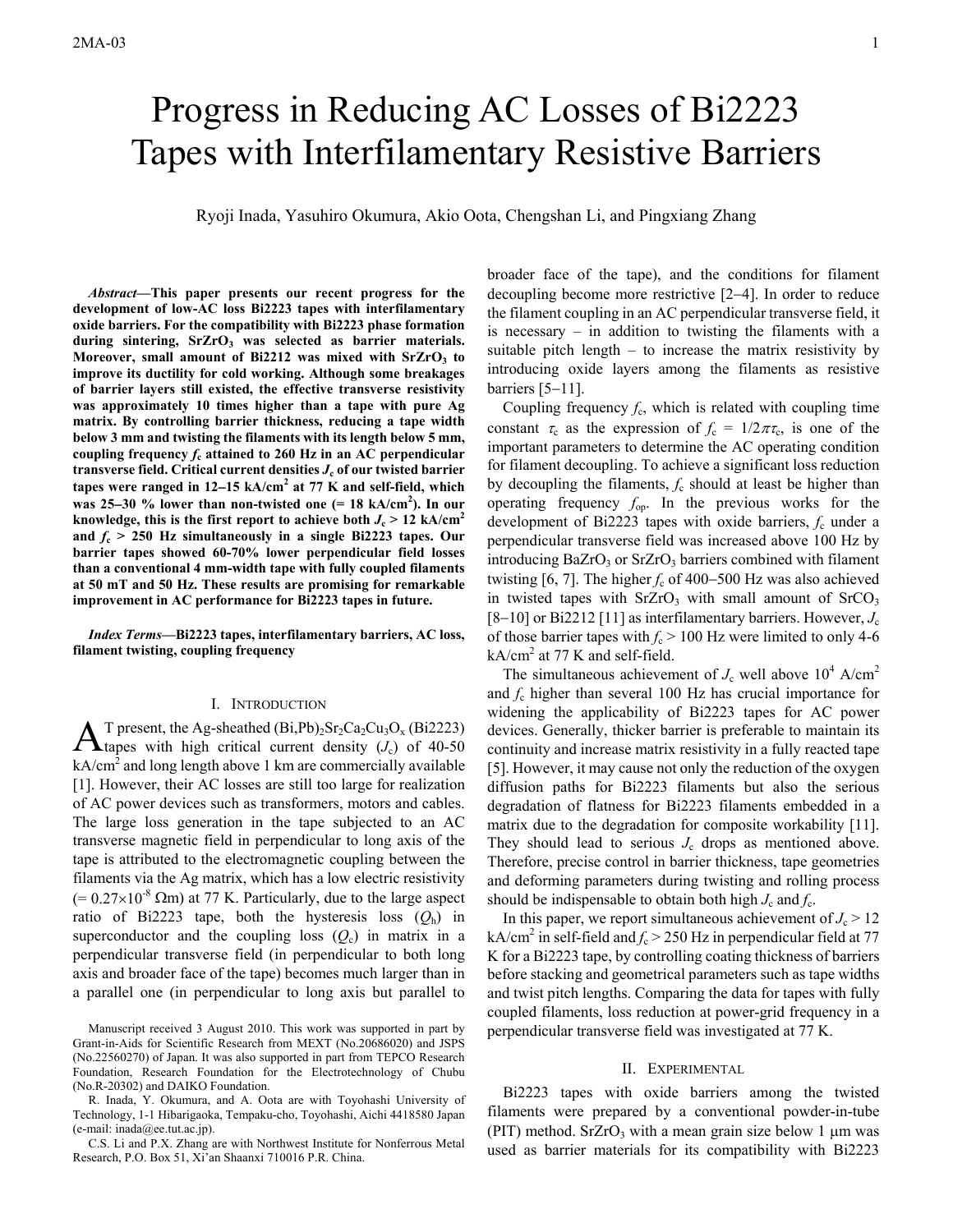superconductor. Moreover, an additional Bi2212 powder corresponding to  $20wt\%$  was mixed with SrZrO<sub>3</sub> to improve its ductility for cold working [11]. The precursor powders with a composition of  $Bi<sub>1.76</sub>Pb<sub>0.34</sub>Sr<sub>1.93</sub>Ca<sub>2.02</sub>Cu<sub>3.1</sub>O<sub>x</sub>$  were packed into a pure Ag tube with an outer diameter of 9.6 mm and a wall thickness of 0.8 mm. Then, the composite was deformed into a hexagonal cross-sectional shape by drawing, with its diagonal length of 1.8 mm. The outside surface of the monocore wire was coated by  $SrZrO<sub>3</sub> + Bi2212$  pastes. To obtain the sufficient workability of the composite, coating thickness of the pastes was reduced to 50−60 μm, which is approximately one half the value in our previous work [11]. After a heat treatment at 550°C in air to eliminate the organic binder in the pastes, 19-pieces of coated monocore wire were stacked and packed into an Ag-Mg alloy tube with an outer diameter of 15.6 mm and wall thickness of 0.8 mm. The composites were drawn to the diameter of 1.33 mm and then twisted very carefully with intermediate heat treatments at 400°C in vacuum. Finally, the twisted round wires were formed into tape shapes by flat rolling, and sintered at 830−840°C with an intermediate rolling. In fully reacted tapes, cross sectional sizes are 2.7 mm  $\times$  0.23 mm and volume fractions of filaments are 23%, respectively. Twist pitch lengths  $L_t$  were measured after removing the sheath parts from final tapes by etching and ranged from 4 to 7 mm. For comparison, non-twisted tape without barriers was also fabricated by the same fabrication process.

The critical current  $I_c$  was measured in all tapes with DC four-probe method at 77 K in a self-field, with an electric field criterion of 1  $\mu$ V/cm. The critical current density  $J_c$  was determined from *I*<sup>c</sup> and transverse cross-sectional area of the filaments. The AC losses  $Q_m$  at 77 K in a perpendicular transverse field were measured by a saddle shaped pick-up coil and a conventional lock-in technique [12]. For the loss measurements, the lengths of tapes were fixed to 80 mm.



Fig. 1. (a) Transverse cross section and (b) plan view (after removing sheath part by etching) for twisted barrier tape. The size of tape section and twist pitch length are  $2.7$  mm  $\times$  0.24 mm and 4 mm, respectively.

### III. RESULTS AND DISCUSSION

Fig. 1 shows the transverse cross sectional view and the plan view (after removing sheath part) of twisted barrier tape with  $L_t$  $=$  4 mm. In our previous study  $[11]$ , it was confirmed that in barrier tapes with  $L_t$  < 10 mm, the filaments positioned at an inner part of a tape section were distorted irregularly and physically connected each other through the broken parts of barrier layers. On the other hand, the filament shape in newly prepared barrier tape with tightly twisted filaments  $(L_t = 4 \text{ mm})$ 

seems to be flat. Each filament was partitioned by barrier layers and interfilamentary connections were not observed. Such fine structure would be attributed to improvements for workability of a composite by reducing coating thickness of barrier oxide and applying careful twisting. Transport critical current density  $J_c$  at 77 K and self-field for twisted tape with  $SrZrO<sub>3</sub> + Bi2212$ barrier are shown in Fig. 2, as a function of inverse of twist pitch lengths  $L_t$ . For comparison, our previous data for barrier tapes are also plotted [11]. As can be seen,  $J_c$  of both non-twisted and twisted barrier tapes with different  $L<sub>t</sub>$  were improved remarkably compared with previous data. For twisted barrier tapes with  $L_t$  < 7 mm, their  $J_c$  values were ranged in 12−15 kA/cm2 at 77 K and self-field, which was 25−30% lower than non-twisted one  $(= 18 \text{ kA/cm}^2)$ . We consider that avoidance of irregularly distorted filaments strongly contributes to  $J_c$  improvement in twisted barrier tapes.



Fig. 2. Critical current densities  $J_c$  at 77 K and self-field for barrier tapes plotted against the inverse of twist pitch lengths *L*t. Our previous data for barrier tapes are also shown for comparison [11].



Fig. 3. Frequency dependence of AC losses  $Q_m$  per-cycle at 77 K and  $B_0 = 5$  mT for twisted barrier tape with  $L_t = 4$  mm under an AC perpendicular field.

For the tape with the shortest  $L_t = 4$  mm, AC loss properties at 77 K in a perpendicular transverse field were examined. Fig. 3 shows the frequency dependence of losses *Q*m per-cycle at 77 K and fixed field amplitude  $B_0 = 5$  mT. As can be seen,  $Q_m$  data show the maximum around operating frequency  $f_{op} = 260$  Hz. This specific frequency corresponds to coupling frequency  $f_c$  at which coupling loss  $Q_c$  per-cycle included in total  $Q_m$  show the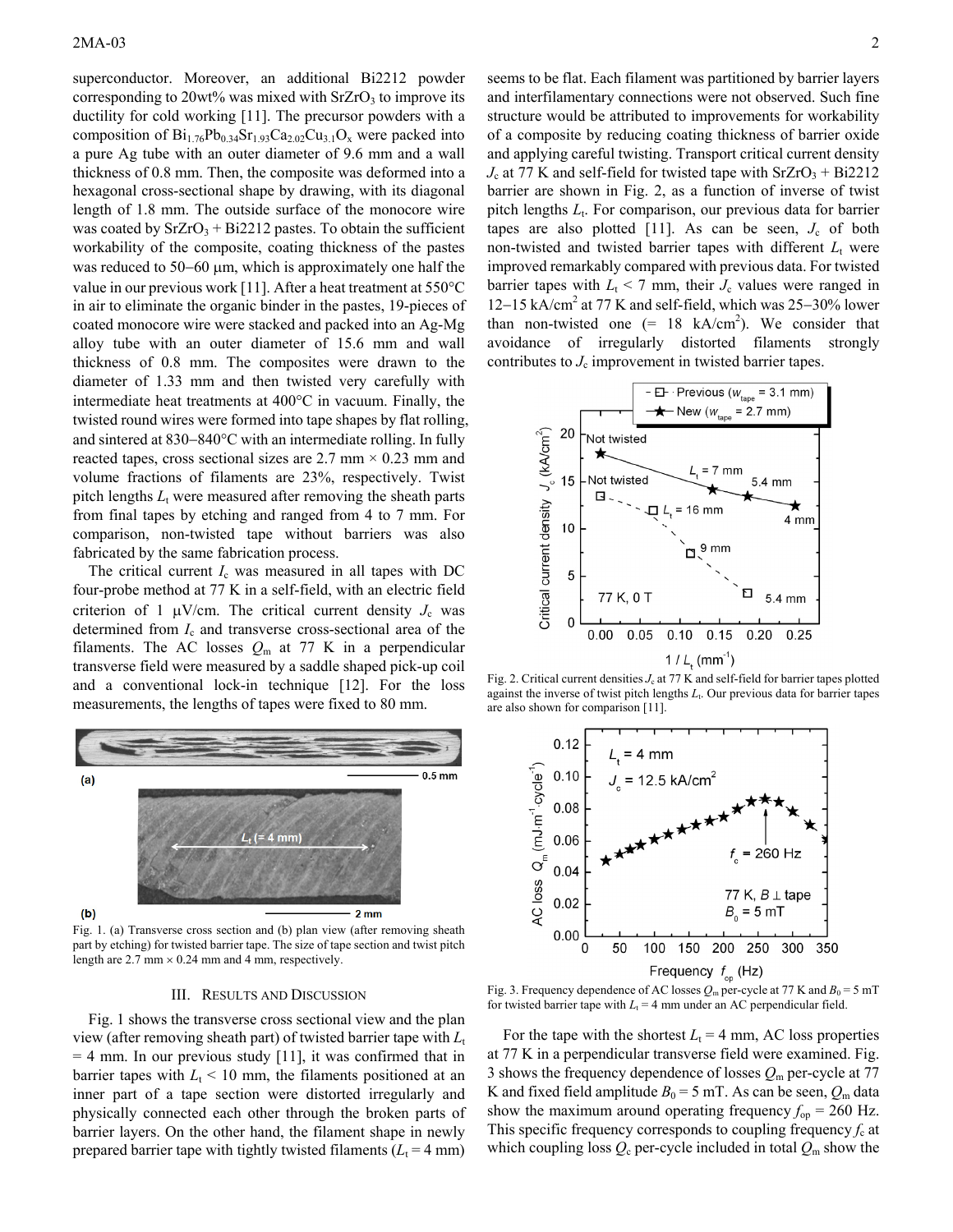maximum. Although the achievement for higher *f*c of 400−500 Hz in barrier tapes was already reported [8–11], transport *J*<sub>c</sub> of these barrier tapes with such high  $f_c$  were limited to several kA/cm<sup>2</sup>. It should be noted that this is the first achievement for both  $J_c > 12$  kA/cm<sup>2</sup> and  $f_c > 250$  Hz simultaneously in a single Bi2223 tape. To estimate the effective transverse resistivity  $\rho_{\text{t}}$ of our barrier tape, we also measured  $f_c$  for twisted tape with resistive Ag-8%Au alloy matrix and the same geometrical parameters as the barrier tape. It was found that Ag-8%Au sheath with resistivity 7−8 times higher than pure Ag at 77 K give  $f_c = 160$  Hz. From the extrapolation using the relation of  $f_c$  $\propto \rho_{\rm t} / L_{\rm t}^2$ ,  $\rho_{\rm t}$  of our barrier tape is suggested to be 10−12 times higher than a pure Ag-sheathed tape without barriers.

Perpendicular field amplitude dependence of losses at 77 K and 45 Hz are shown in Fig. 4. The data for non-twisted tapes with their tape widths  $(w<sub>tape</sub>)$  of 4 mm and 2.7 mm are also plotted as the references. These two reference tapes have no barrier layers and all filaments are electromagnetically coupled among them and behave as a single superconductor under a perpendicular field at 45 Hz. In addition, the loss values for each tape are normalized by its critical current  $I_c$  at 77 K and self-field for direct comparison among the tapes. As can be seen, the losses for twisted barrier tapes with  $L_t = 4$  mm are reduced by 45–60%, compared with the reference tape with  $w_{\text{tape}} = 2.7$ mm at  $B_0$  from 10 to 50 mT. Such remarkable loss reduction around power-grid frequency is attributed to achievement for both  $f_c$  > 250 Hz and  $J_c$  > 10<sup>4</sup> A/cm<sup>2</sup>. In addition, the losses for the twisted barrier tapes are 60−70% lower than those for the reference tape with wider  $w_{\text{tape}} = 4 \text{ mm}$ .

To examine the loss generation mechanism of our barrier tape, Fig. 5 shows normalized loss factors  $\Gamma = \mu_0 Q_{\rm m} / 2B_0^2 S_{\rm tape}$ ( $S<sub>tape</sub>$ : cross sectional area of the tape) for the barrier tape with  $L<sub>t</sub>$  $=$  4 mm at different fixed frequencies  $f_{op}$  from 30 to 105 Hz, as a function of applied field amplitude  $B_0$ . For comparison, the  $\Gamma$ curve derived from the analytical prediction of hysteresis loss *Q*h for fully coupled filaments using an elliptical model approximation is also plotted [13]. Here,  $B_0$  at which  $\Gamma$  shows a maximum is defined as a parameter  $B_{\text{max}}$ .  $B_{\text{max}}$  nearly corresponds to the full penetration field  $B<sub>p</sub>$  for the tape and changes depending on the conditions for filament coupling under AC fields. As can be seen,  $B_{\text{max}}$  for our barrier tape at different  $f_{op}$  are nearly the constant ( $\sim 1.5$  mT) and lower than the calculation assuming the filaments are coupled ( $\sim$  7 mT). This indicates that all filaments in the tape are decoupled and hysteresis loss component *Q*h is reduced by the level for decoupled filaments below 105 Hz. At  $B_0 > 1.5$  mT, there are greater losses for the higher *f*op while calculated Γ for coupled filaments is higher than measured ones at different  $f_{op}$ . We preliminarily confirmed that eddy current losses *Q*e for a pure Ag tape with the same size as our barrier tape are much smaller than  $Q_m$  for our barrier tape at  $f_{op}$  < 100 Hz. Therefore, it is considered that the contribution of  $Q_e$  in sheath of barrier tape is negligible and the increase of  $\Gamma$  with frequency in Fig. 5 is mainly caused by the contribution of coupling loss  $Q_c$ .

By using an effective medium approximations for the composite [14], frequency dependence of  $Q_c$  per-cycle at fixed  $B_0$  are approximately described as



Fig. 4. Perpendicular field amplitude dependence of normalized AC losses  $Q_{\rm m}/I_{\rm c}$  at 77 K and 45 Hz for twisted barrier tape with  $L_{\rm t}$  = 4 mm. The data for non-twisted tapes with tape width of 4 mm and 2.7 mm are also plotted as the references. These two reference tapes don't have barrier layers and the filaments in them are fully coupled at 45 Hz.



Perpendicular field amplitude  $B_0$  (mT)

Fig. 5. Loss factor  $\Gamma = \mu_0 Q_m / 2B_0^2 S_{\text{tape}}$  for twisted barrier tape with  $L_t = 4$  mm at 77 K and various fixed frequency *f*op, plotted against perpendicular field amplitude  $B_0$ . The analytical prediction of  $\Gamma$  for hysteresis loss  $Q_h$  for fully coupled filaments is also shown.

$$
Q_{\rm c} \propto \frac{\omega \tau_{\rm c}}{1 + (\omega \tau_{\rm c})^2} \tag{1}
$$

Here,  $\omega$  is equal to  $2\pi f_{\text{op}}$  and  $\tau_c = 1/2\pi f_c$  is the coupling time constant. For more precise evaluation, one should expect a skin-effect type behavior at higher frequencies, i.e., *Q*c per cycle is inversely proportional to the square root of the frequency  $f_{op} > f_c$ , which is expressed as follows [15, 16]:

$$
Q_{\rm c} \propto \frac{1}{\pi \sqrt{\omega \tau_{\rm c}/2}} \frac{\sinh(\pi \sqrt{\omega \tau_{\rm c}/2}) - \sin(\pi \sqrt{\omega \tau_{\rm c}/2})}{\cosh(\pi \sqrt{\omega \tau_{\rm c}/2}) + \cos(\pi \sqrt{\omega \tau_{\rm c}/2})}
$$
(2)

Here, we used the latter expression to describe the frequency dependence of  $Q_c$  for our barrier tape. On the other hand, as mentioned above,  $Q_h$  for our barrier tape at fixed  $B_0$  is nearly independent of  $f_{op}$  < 110 Hz. Therefore, total loss  $Q_m$  for our barrier tape is expressed as the sum of  $Q_h$  and  $Q_c$ :

$$
Q_{\rm m} = Q_{\rm h} + \frac{q_{\rm c}}{\pi \sqrt{f_{\rm op}/2f_{\rm c}}} \frac{\sinh(\pi \sqrt{f_{\rm op}/2f_{\rm c}}) - \sin(\pi \sqrt{f_{\rm op}/2f_{\rm c}})}{\cosh(\pi \sqrt{f_{\rm op}/2f_{\rm c}}) + \cos(\pi \sqrt{f_{\rm op}/2f_{\rm c}})} (3)
$$